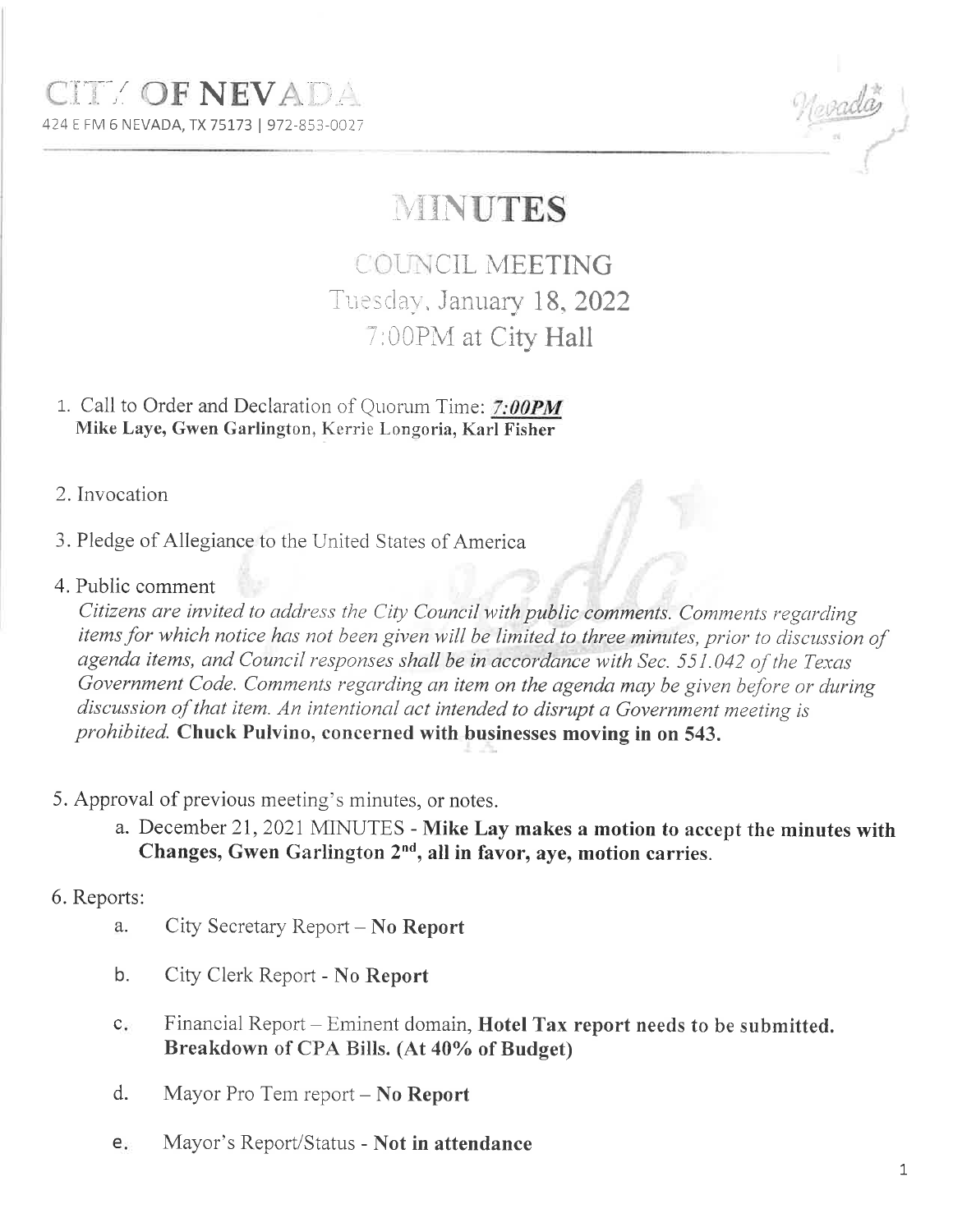- 7, Business Session:
	- a. Discuss/Take Action: Impact Fees Committee. Appoint applicants to be sworn in. Gwen Garlington Motions Russell Newton, Josiah Cleveland, Bart Carroll, and Magon Vernon to the Impact fee-  $P\&Z$  Committee, with the exception of Bart Carroll on  $P\&Z$ , and Resolution to follow at the next meeting. Mike Laye  $2^{nd}$ , all in favor Aye, motion carries
	- b. Discuss/Take Action: P&Z Committee. Appoint applicants to be sworn in. Action included above in 7.a.
	- c. Discuss/Take Action: Revitalization of Caldwell Park. Mike Laye motions to approve Mr. Caldwell's request to revitalize Caldwell Park (Well House) for volunteers and accept donations, with the of \$500.00 from the City. Gwen Garlington 2nds, all in favor, aye, motion carries.
	- d. Discuss/Take Action: Fire Chief Thad Anderson with NVFD would like to address the Council with recent changes within the Fire Department. Chief Cortez has retireci after 20 years. Thad Anderson is the New Chief of the Nevada Volunteer Fire Department. Joson Kidd is the new Deputy Chief as of January 1, 2022. They have 13 New members and 7 Paramedics. They are now able to administer ACLS Cardiac lifesaving medications. They are looking for land to build a new Fire Department Facilify, due to outgrowing the current Facility. The raffle held by the NVFD, puts 10% back into the community. New weather sirens are on order, and will be installed for the community. A breakdown of the NVFD 2021  $& 2022$  Stats are attached following page 3 of the minutes.
	- e. Discuss/Take Action: Preliminary Plat Boat / RV Storage. Mike Laye motions to approve the plat, provided the 5 conditions from Chris Donnan, with Hayter Engineering, mentioned in his report. Gwen Garlington 2nds, all in favor, aye, motion carries.
	- f. Discuss/Take Action: Elavon Deveiopment SPA with City of Nevada City Attomey to review SPA with council.100K will be donated to the City of Nevada from Elavon. There will be a public hearing on March 1,2022 for 22 acres that are currently in Nevada ETJ on S. FM 6, to be annexed into Elavon. Nevada will be able to Annex back into the City once fully developed and Bonds are paicl. Gwen Garlington motions to hold a public hearing on March 1, 2022 for 22 acres of Nevada ETJ annexed into Elavon Municipal Utility District, Mike Laye 2nds, all in favor aye, motion carries.
	- g. Discuss/Take Action: New City Maps Chris Donnan. Briefly discussed and handed out the future Land Use Maps, City Limits and ETJ Boundaries, and Zoning.